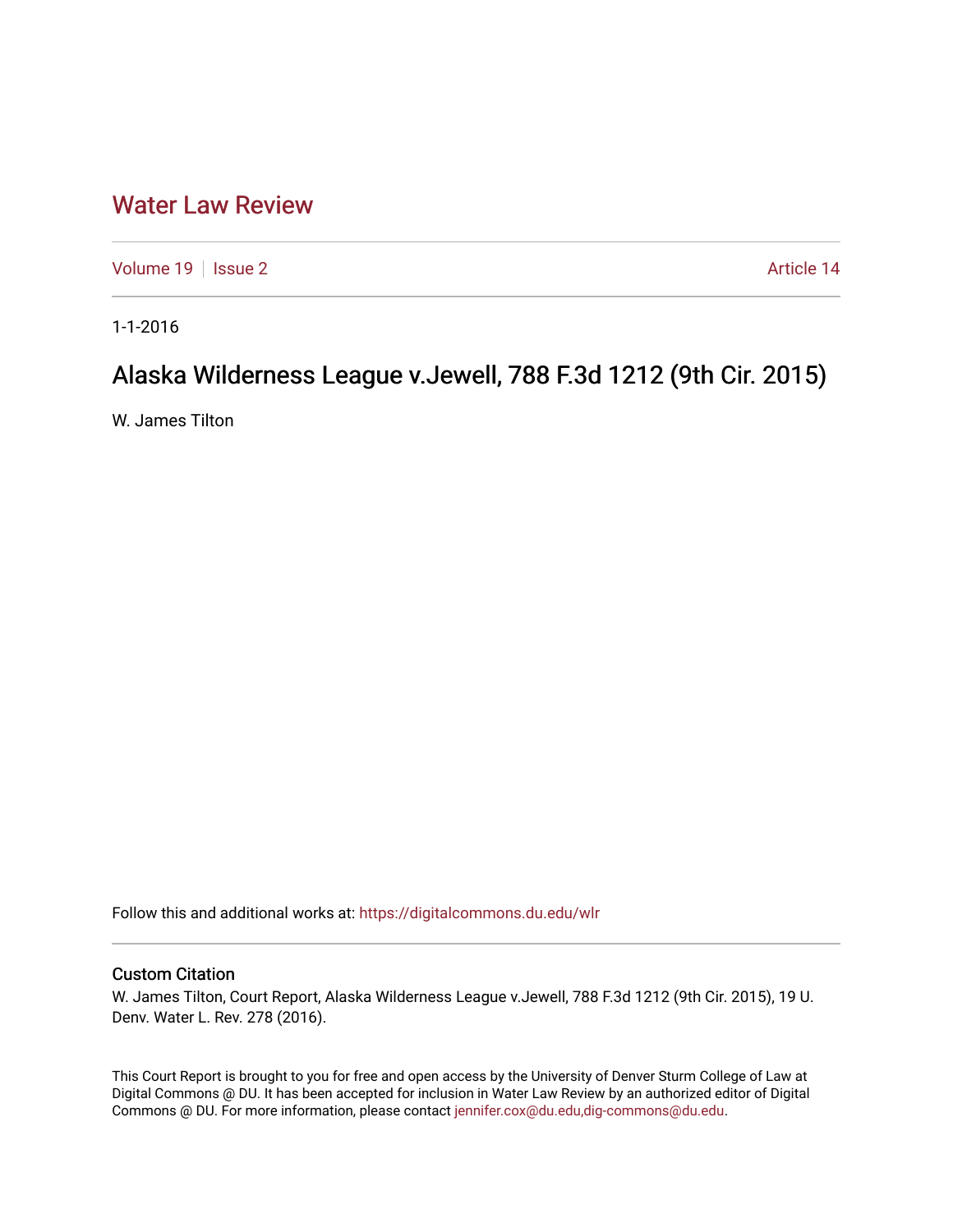the statute applied to this case. That paragraph stipulates that the EPA must determine there were no other reasonable alternatives other than on-site disposal of materials. However, the Court held that there was no evidence in the record, nor in the regulations, to support the claim that paragraph (c) applied to this proceeding.

Second, the AEWC argued the evidence did not support a finding that discharges other than non-contact cooling water will not cause an "unreasonable degradation of the marine environment." The AEWC's challenge of the EPA's evidentiary analysis was based on two CWA criteria: (i) the potential impact the discharge will have on human health; and (ii) "[sluch other factors relating to the effects of the discharge as may be appropriate."

The Court disagreed with the AEWC, holding that the record was "replete with evidence" that the EPA fully considered the AEWC's concerns and that it considered the CWA's criteria in making its determination. Therefore, the Court held that the EPA was not arbitrary or capricious in issuing the Permit.

Third, the AEWC argued that the EPA did not provide a rational explanation of how the EPA's monitoring program would prevent conflict with subsistence use and that the EPA acted arbitrary and irrational in relying on such monitoring programs. Again, the Court disagreed with the AEWC. It found that the detailed description of the monitoring program included requirements for monthly monitoring, post-drilling reports, and ongoing monitoring of marine mammal deflection during discharges. Based on these requirements, the Court held there was no basis for concluding that the EPA's design and implementation of the monitoring program was arbitrary or capricious.

Finally, the AEWC contended that the EPA should adopt the same nitigation measures that the National Marine Fisheries Services ("NMFS") adopted. These are the same measures the AEWC, Shell Gulf Oil of Mexico, and Shell Offshore, Inc. agreed to in a separate Conflict Avoidance Agreement. The Court held that the EPA was not required to adopt those terms because the AEWC identified no legal authority requiring such measures. The Court found no measures that would mandate the EPA to incorporate the NMFS mitigation measure or the Conflict Avoidance Agreement into the Permit.

Accordingly, the Court remanded to the EPA for a determination of whether the discharge of non-contact cooling water would cause an "unreasonable degradation of the marine environment," and denied the petition in all other respects.

## *Vann A. Ellerbruch*

Alaska Wilderness League v.Jewell, 788 F.3d 1212 (9th Cir. **2015)** (affirming the district court's ruling that: (i) the Bureau of Safety and Environmental Enforcement's approval of the challenged oil spill response plans was not arbitrary and capricious; (ii) the Endangered Species Act did not require the Bureau of Safety and Environmental Enforcement to consult with any enviromnental agencies before approving oil spill response plans; (iii) the Bureau of Safety and Environmental Enforcement was entitled to *Chevron* deference for its interpretation of the Oil Pollution Act; and (iv) the National Environmental Policy Act did not require the Bureau of Safety and Environmental Enforcement to do an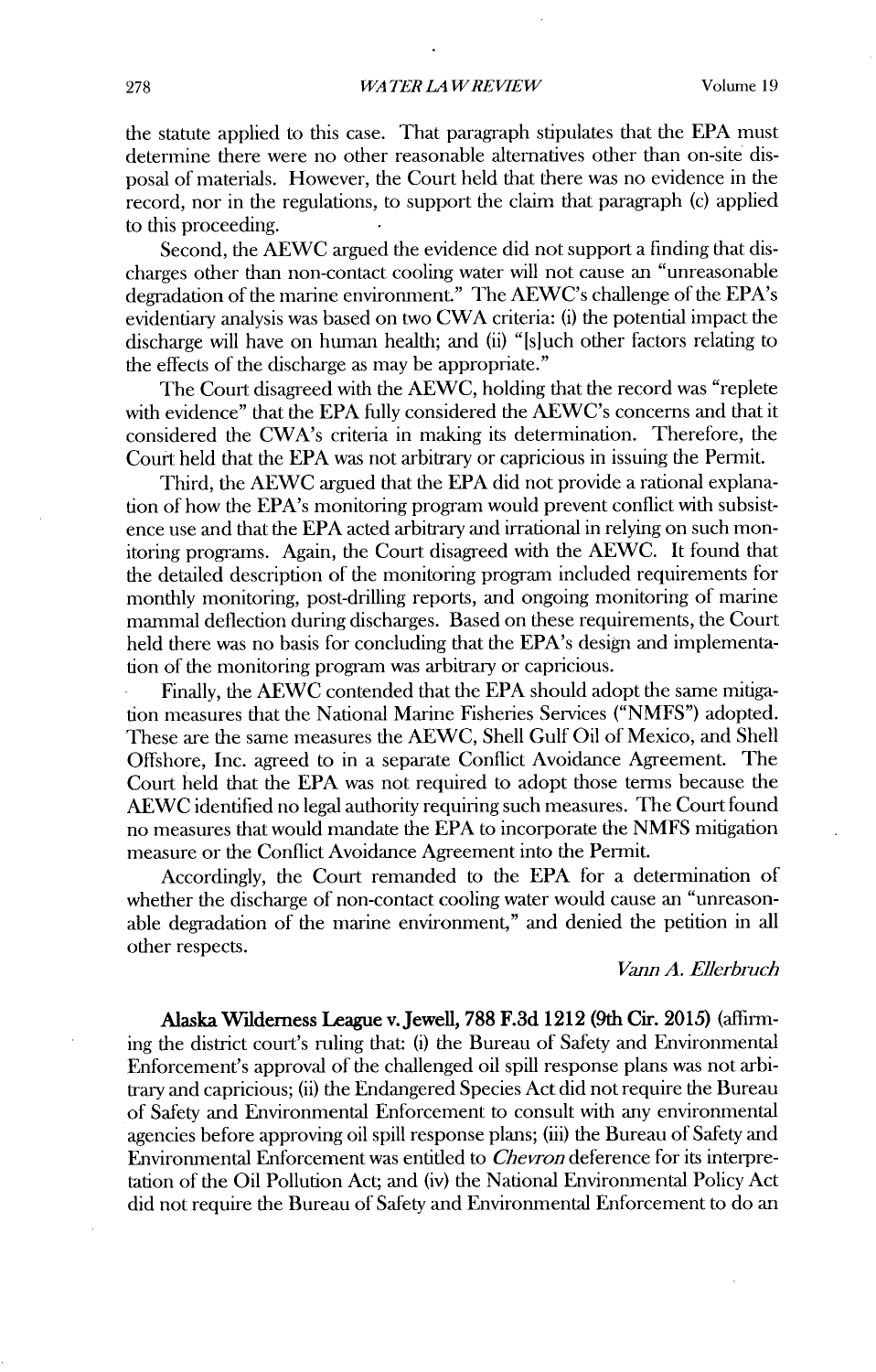environmental impact statement before approving an oil spill response plan).

The Outer Continental Shelf Lands Act ("OCSLA") outlines the procedure for exploration and development of oil and gas resources offshore. This process has four stages. First, the Secretary of Interior creates a five-year leasing program under which operators may search and mine for oil and gas. Second, the Secretary must approve the leases under agreed upon terms and conditions. Third, the lessee must provide the Secretary with a plan of exploration and an Oil Spill Response Plan **("OSRP")** pursuant to the Clean Water Act ("CWA"). Fourth, after searching for oil and gas, and successfully finding either, the lessee has must submit a production and development plan to the Secretary for approval.

At the third stage, the Secretary of the Interior has delegated its power to the Bureau of Safety and Environmental Enforcement ("BSEE") to approve OSRPs to prevent and respond to oil spills. The CWA requires these plans at four levels: national, regional, local, and individual. At the individual level, owners and operators must propose an OSRP for approval that outlines their response to a potential "worst case discharge" of oil or some other hazardous substance.

Shell Gulf of Mexico Inc. and Shell Offshore Inc. (collectively "Shell") acquired three leases for offshore exploration and production-two leases in the Beaufort in 2005 and 2007, and one in the Chukchi Seas in 2008. Shell complied with all regulations at the time for intended exploration, but due to the Deepwater Horizon oil spill in 2010, the Secretary of the Interior placed a temporary moratorium on all offshore drilling. The United States Department of Interior required owners and operators to provide new information in all OSRPs after the moratorium ended. To comply with the new criteria, Shell updated its OSRPs for its three leases. BSEE approved the updated Beaufort and Chukchi Seas OSRPs.

Alaska Wilderness League, a coalition of environmental groups, sued Secretary of Interior, SallyJewell, in her official capacity because of the approval of Shell's three OSRPs. Shell intervened as a co-defendant. On cross-motions for summary judgment, the United States District Court for the District of Alaska ("district court") ruled in favor of Jewell and Shell. Alaska Wilderness League appealed to the United States Court of Appeals, Ninth Circuit ("Court"). The Court reviewed the granting of summary judgment *de novo and* reviewed the record of the agency's action under the arbitrary and capricious standard.

First, Alaska Wilderness League argued BSEE's approval of the OSRPs was arbitrary and capricious because Shell assumed it would be able to recover ninety to ninety-five percent of any oil spilled in either of the seas via mechanical means. A figure that Alaska Wilderness League claimed was unrealistic and that Shell failed to support *with* any evidence. First, the Court found that Shell could store, not recover, ninety to ninety-five percent of any spilled oil. Further, the Court found that BSEE did not rely on this information in approving Shell's OSRPs. Accordingly, the Court concluded BSEE's approval of the OSRPs was not arbitrary and capricious.

The Court next addressed Alaska Wilderness League's argument that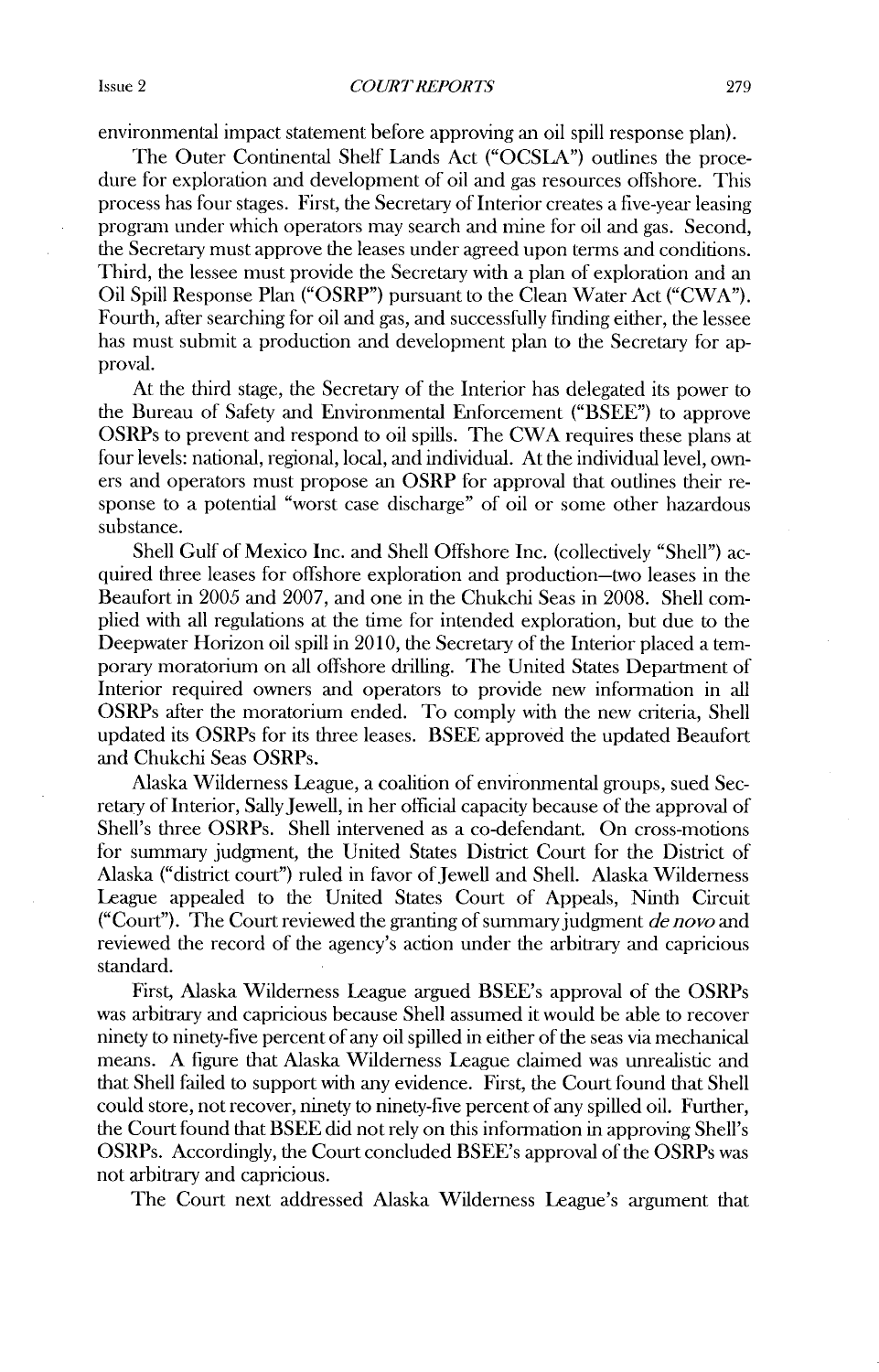BSEE failed to consult with other agencies in order to comply with the Endangered Species Act ("ESA"). The Court disagreed, reasoning that ESA only triggers consultation when the agency's involvement is discretionary, and, in this case, BSEE's approval of the OSRPs was non-discretionary. Therefore, the Court held that ESA did not require BSEE to do a consultation.

The Court then applied the two-step *Chevron* deference analysis to assess BSEE's interpretation of the applicable sections of the CWA. At step one of *its Chevron* analysis, whether the statute in question is ambiguous, the Court found that the CWA was ambiguous in both its structure and its language. The Court found the CWA has ambiguous language because of three pertinent sections: (i) 33 U.S.C. **§** 1321(j)(5)(A)(i) requires an operator to "prepare and submit.., a plan for responding, to the maximum extent practicable, to a worst case discharge;". (ii) **§** 1321 (j)(5)(D) lists six requirements that the OSRP "shall" meet; and (iii) **§** 1321(j)(5)(E)(iii) states that if the OSRP meets all six requirements, then BSEE "shall" approve it.

Specifically, the Court found the text ambiguous as to whether BSEE has the discretion to consider any additional environmental factors in making its determination of an OSRP. The Court found that the "maximum extent practicable" language in **§** 1321(j)(5)(A)(i) suggested the agency had discretion in its approval of an OSRP. However, the Court also found **§§** 1321(j)(5)(D) and  $1321(j)(5)(E)(iii)$  to be a laundry list of requirements that an OSRP must meet. If an OSRP meets those requirements, then BSEE must approve the plan; removing any agency discretion. Additionally, the Court found the statute's structure ambiguous because of the discretionary language in one section, and the rigid language in the one following it. The Court found this difference created *C"a* statute whose halves do not correspond to each other **-** giving rise to ambiguity that calls for *Chevron* deference." Under this finding of ambiguity, the Court found it must defer to BSEE's interpretation of the statute as long as its interpretation is reasonable.

The Court then underwent the second step of the *Chevron* analysis to detennine whether BSEE's interpretation was reasonable. Courts must defer to an agency's interpretation of an ambiguous statute as long as that interpretation is reasonable. BSEE argued that **§** 1321(j) (5) (A) (i) mandated it to promulgate regulations that help operators follow the OSRP requirements listed in **§** 1321(j)(5) (D). Then, separately, **§** 1321(j)(5)(D)-(E) lists exactly what the OSRP *shall* include and the agency *shall* approve. The Court agreed with BSEE's interpretation that the statute mandated the agency to publish regulations to outline how operators can comply with the list. The Court also agreed with BSEE's interpretation that it could not consider anything more than the list when granting an OSRP. Having found BSEE's interpretation to be reasonable, the Court deferred to the agency's interpretation.

The Court also found that BSEE's interpretation was consistent with longstanding agency policy. The Court explained how BSEE has a history of regulating in conformity with the goals of the Oil Pollution Act that amended the CWA. The legislative history of the Oil Pollution Act suggests that Congress meant to create specific requirements of OSRPs, not guidelines open to interpretation by the courts or agencies.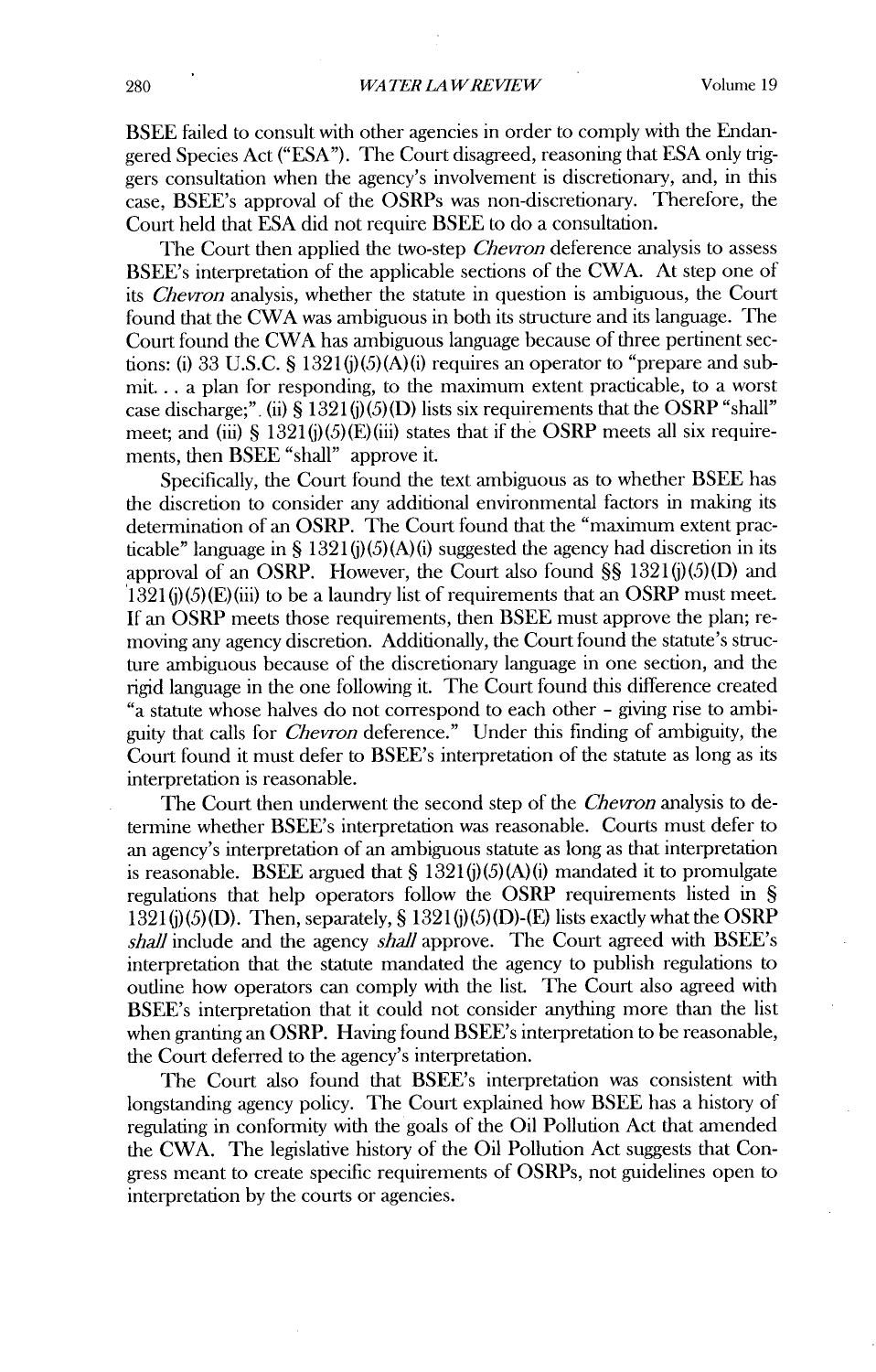*COURT REPORTS*

Additionally, the Court addressed Alaska Wilderness League's four additional arguments. First, Alaska Wilderness League argued that the similarity in language between the requirements listed in §  $1321(i)(5)(E)$  and the section of the statute governing federal response plans to spills subjected the approval of OSRPs to ESA consultation. However, the Court disagreed with this interpretation. Under the sections of the statute governing federal response plans, an ESA recommendation may prompt agency action, but the plan "shall include, but not be limited to" a number of factors. This federal response plan requirement, unlike that in § 1321 $(i)(5)(E)$ , does not limit the factors to those listed.

Second, Alaska Wilderness League argued that the regulations contain no language to support approval of the OSRPs just because they address the cleanup plan to some degree. The Court quickly dismissed this argument. The Court found that the statute states that the purpose of the OSRP is to prepare a response plan for an accident at sea resulting in release of oil, and that Congress ordered these plans be in compliance with "the Oil Pollution Act's amendiments to the Clean Water Act." The Court deferred to BSEE's interpretation that the OSRPs were sufficient and justly approved, despite any explicit language governing BSEE's decision.

Third, Alaska Wilderness League argued that BSEE had discretion over whether OSRPs met the criteria in § 1321(j)(5)(E), thus triggering ESA consultation. The Court found this argument to be at odds with previous Supreme Court's rulings. The Supreme Court previously held that "ESA cannot defeat an agency's nondiscretionary statutory directive." The Court held that BSEE's act of granting OSRPs was nondiscretionary, and so it did not trigger any interagency review under ESA.

Lastly, Alaska Wilderness League claimed that BSEE violated the National Environmental Policy Act ("NEPA") by failing to do an environmental impact statement ("EIS") before approving the OSRPs. Under NEPA, all federal agencies must conduct an EIS before conducting any "major Federal action" that significantly affects the environment. However, the Court noted that there is an exception to this requirement when the environmental impact is the result of a decision over which the agency had no discretion. The Court ruled that because BSEE had no discretion over the approval of the OSRPs under the statute, it also had no discretion over the environmental impacts, making BSEE exempt from performing an EIS.

Accordingly, the Court affinned the district court's ruling.

D.W. Nelson, Senior Circuit Judge, dissenting.

Senior Circuit Judge Nelson agreed with the majority's ruling that BSEE acted appropriately when it approved the OSRPs in question, but dissented to all other aspects of the majority opinion. Specifically, the dissent agreed with Alaska Wilderness League's contention that BSEE's action was discretionary, triggering an ESA consultation.

The dissent also disagreed with the majority's finding that BSEE was exempt from performing a NEPA analysis. The dissent did not agree with the majority's interpretation of the NEPA exception. The dissent argued that as a